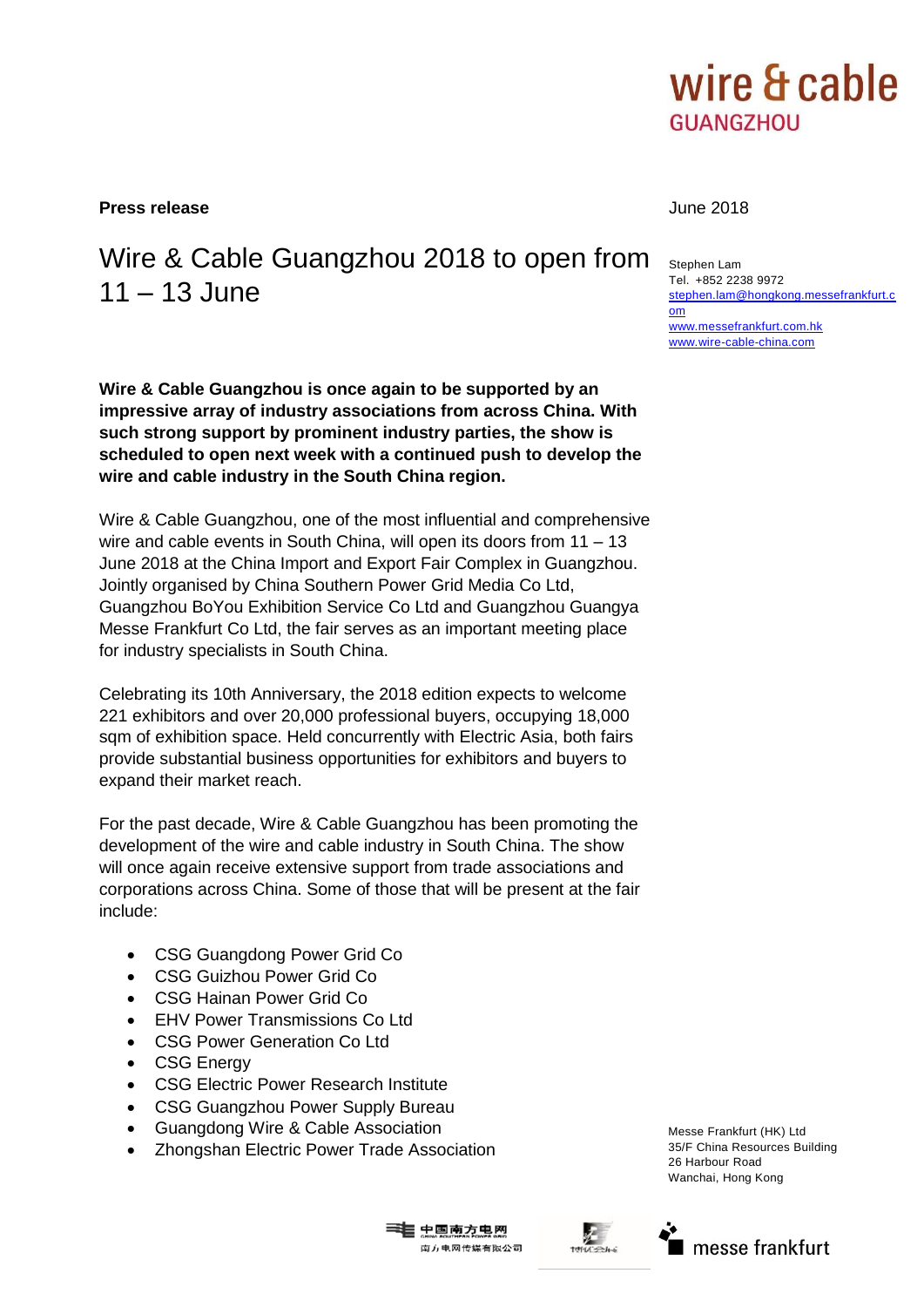Mr Emeka Hu, General Manager of Guangzhou Guangya Messe Frankfurt Co Ltd, said, "Thanks to the continuous support from the wellknown wire and cable associations in China, Wire & Cable Guangzhou has become one of the leading industry platforms in the region over the last ten years. The 2018 show will again demonstrate the latest offerings of finished products, including wire and cable products, optical fibre cables as well as the related equipment and materials. We are confident that every participant at the show will find what they are looking for and will help to enhance the wire and cable industry as a whole at the same time."

#### **Industry giants gather to showcase innovative power grid related products and solutions**

Wire & Cable Guangzhou has always been a key fair for the wire and cable industry in the South China region, connecting the industry enterprises with excellent quality while covering a wide range of product categories including EHV cable, UHV cable, weak electric cable, singlemode/multi-mode optical fiber cable, cable manufacturing and finishing machinery, testing equipment, cable material and other cables and accessories. This year, the show has once again received solid support from many renowned brands in the country.

### **Hengtong Electric Power Industry Group**

Hengtong Electric Power Industry Group specialises in covering fiber optic networks and electric power networks, supplying products for over 120 countries and regions. It is one of the largest systems integrators and network service providers in fiber optic networks and electric power networks in China.

### **Zhejiang Wanma Co Ltd**

Being one of the key national high-tech enterprises, the company is a domestic leader in cables, high molecular materials, special cables and photovoltaic. With a focus on power transmission services, Wanma Co Ltd remains as a strong driving force in the market.

#### **Tongguang Group**

Based in Haimen city, Jiangsu, China, the company specialises in the design and production of various kinds of metallic and nonmetallic optical and electrical wires and cables. Their products are exported to more than 80 countries and regions in America, Eastern Europe, Africa, the Middle East, Southeast Asia, and South Asia.

### **Shenzhen Bendakang Cables Holding Co Ltd**

Shenzhen Bendakang Cables Holding Co Ltd specialises in the development, manufacture and sales of wire and cables. Their leading products include power equipment cables, power transmission cables and signal transmission cables.

## **Wire and Cable Asia Forum assembles influential speakers to share the latest industry insights and innovations**

Held alongside the exhibition is the third edition of the Wire and Cable

Wire & Cable Guangzhou Guangzhou, 11 – 13 June 2018

Page 2